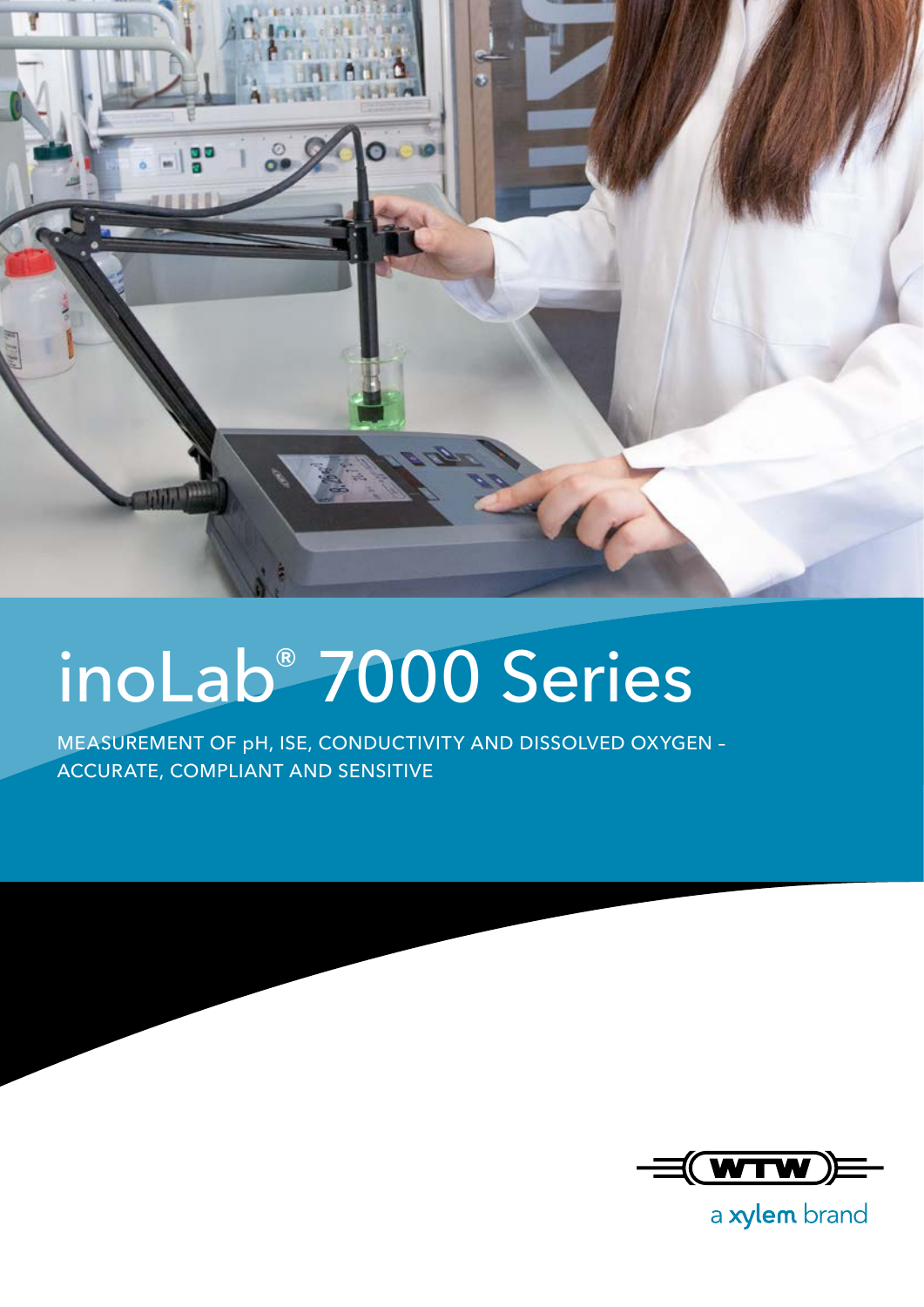# inoLab® 7000 Series

## Accurate. Compliant. Sensitive.

The inoLab® family: Advanced measuring technology offers new functions including automatic AutoRead or CMC (Continuous Measurement Control) making measurements more convenient and reliable than ever.

The user interface, large display and keypad with tactile feedback provide an exceptional user experience and error-free operation.



### Accurate measurements …

… with the inoLab® 7110 series.



### Compliant documentation …

 $\ldots$  with the inol ab® 7310 series.





### Sensitive determinations …

… with the inoLab® pH/ION 7320.





For more detailed information please order free of charge our catalog **"Lab and Field Instrumentation"** or visit our web site : **www.inolab.de**  *(For convenience use our QR code)*.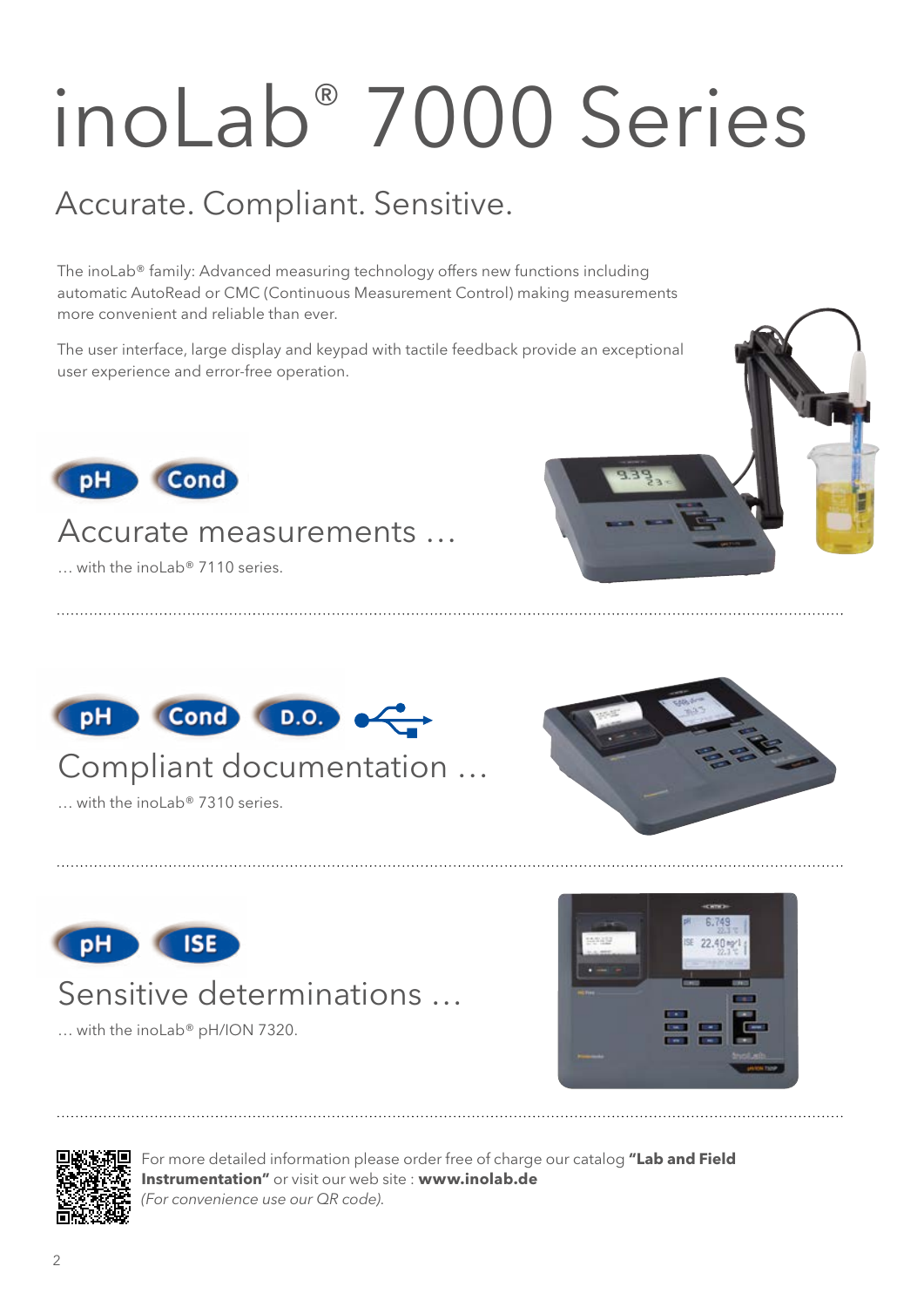## Accurate measurements

… with the inoLab® 7110 series.



inoLab® 7110 series

- AutoRead function ensures repeatable results
- Intuitive user interface
- Easy calibration including calibration timer



Cond рH

#### Meters for everyone who simply need accurate results.

The inoLab® 7110 series is perfectly suited for routine measurements in general laboratory applications. Whether measuring pH or conductivity in environmental, chemical, pharmaceutical, medical or food & beverage industries, this series offers advanced features in a simple to use package. The intuitive user interface and easy to clean housing and keypad are ideal for all environments.

#### **Accurate measurements**

The AutoRead function makes achieving repeatable results simple. The meter recognizes when a stable measurement value has been reached. Increased accuracy is ensured with the adjustable calibration timer reminding the user to calibrate periodically.

#### **Easy to operate**

The keypad offers intuitive operation and the large and clearly arranged display provides all necessary information at-a-glance.

All meters are available in application sets that include sensors, electrode stand and power supply.

| Model                               | <b>Description</b>                                                                                                                                                                                                                                                                                                | Order No. |
|-------------------------------------|-------------------------------------------------------------------------------------------------------------------------------------------------------------------------------------------------------------------------------------------------------------------------------------------------------------------|-----------|
| inoLab <sup>®</sup> pH 7110 SET 2   | Easy-to-operate basic pH/mV benchtop meter with DIN socket for routine measurement. For AC<br>and battery operation. Meter with universal power supply, stand and operation manual.<br>Combined pH electrode SenTix® 41, buffer 4, 7 and 10.01, 3 mol/l KCl.                                                      | 1AA112    |
| inoLab <sup>®</sup> Cond 7110 SET 1 | Easy-to-operate basic conductivity benchtop meter for routine measurement. For AC and battery<br>operation. Set including conductivity cell. Meter with universal power supply, stand and operation<br>manual.Incl. 4-electrode graphite conductivity cell TetraCon® 325,0,01 mol/l KCl conductivity<br>standard. | 1CA101    |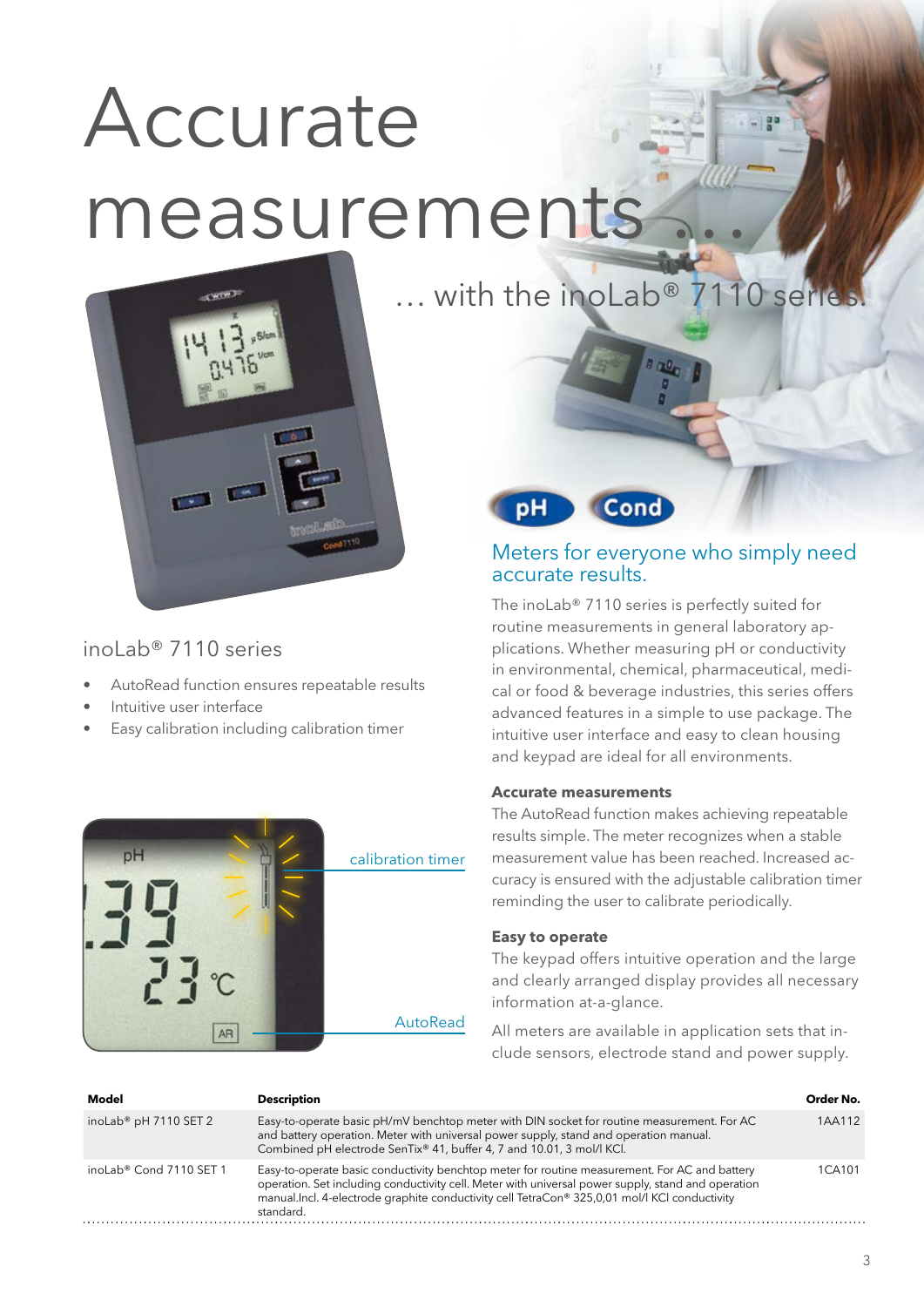## Compliant documentation …

… with the inoLab® 7310 series.



#### inoLab® 7310 series

- USB interface for fast data transfer
- Data output via optional integrated printer





#### Precision meters plus documentation

The 7310 series for the measurement of pH, conductivity or amperometric dissolved oxygen is designed for all applications in laboratories where documentation supporting AQA (Analytical Quality Assurance) and GLP (Good Laboratory Practice) is required. These meters offer all the features of the 7110 series plus additional documentation functions.

#### **Documentation via USB**

With the USB interface, the inoLab® 7310 easily connects to a PC for convenient transfer of current or stored data. An integrated data logger with adjustable intervals provides automatic recording of all measurement data. Date, time, and ID number supports GLP. Additionally, the user can enter the sensor serial number for complete documentation. All data can be transferred in an easy-to-process .csv format; an Addin tool for Microsoft® Excel supplied by WTW allows import of formatted measurement and calibration records directly into Excel spreadsheets. Complete data transfer in .csv format

| Model                             | <b>Description</b>                                                                                                                                                                                                                                                                                    | Order No. |
|-----------------------------------|-------------------------------------------------------------------------------------------------------------------------------------------------------------------------------------------------------------------------------------------------------------------------------------------------------|-----------|
| inoLab <sup>®</sup> pH 7310P BNC  | Convenient, menu controlled pH mV meter for measurements/documentation according GLP/<br>AQA, with integrated thermal printer. Single meter with universal power supply, stand and<br>operation manual. CD-ROM including software and USB cable.                                                      | 1AA320P   |
| inoLab <sup>®</sup> pH 7310 SET 4 | Convenient, menu controlled pH mV meter for measurements/documentation according GLP/<br>AQA. Set including combined pH electrode. Meter with universal power supply, stand and<br>operation manual. Combined pH electrode SenTix® 81, buffer 4, 7 and 10.01, 3 mol/l KCl,<br>software and USB cable. | 1AA314    |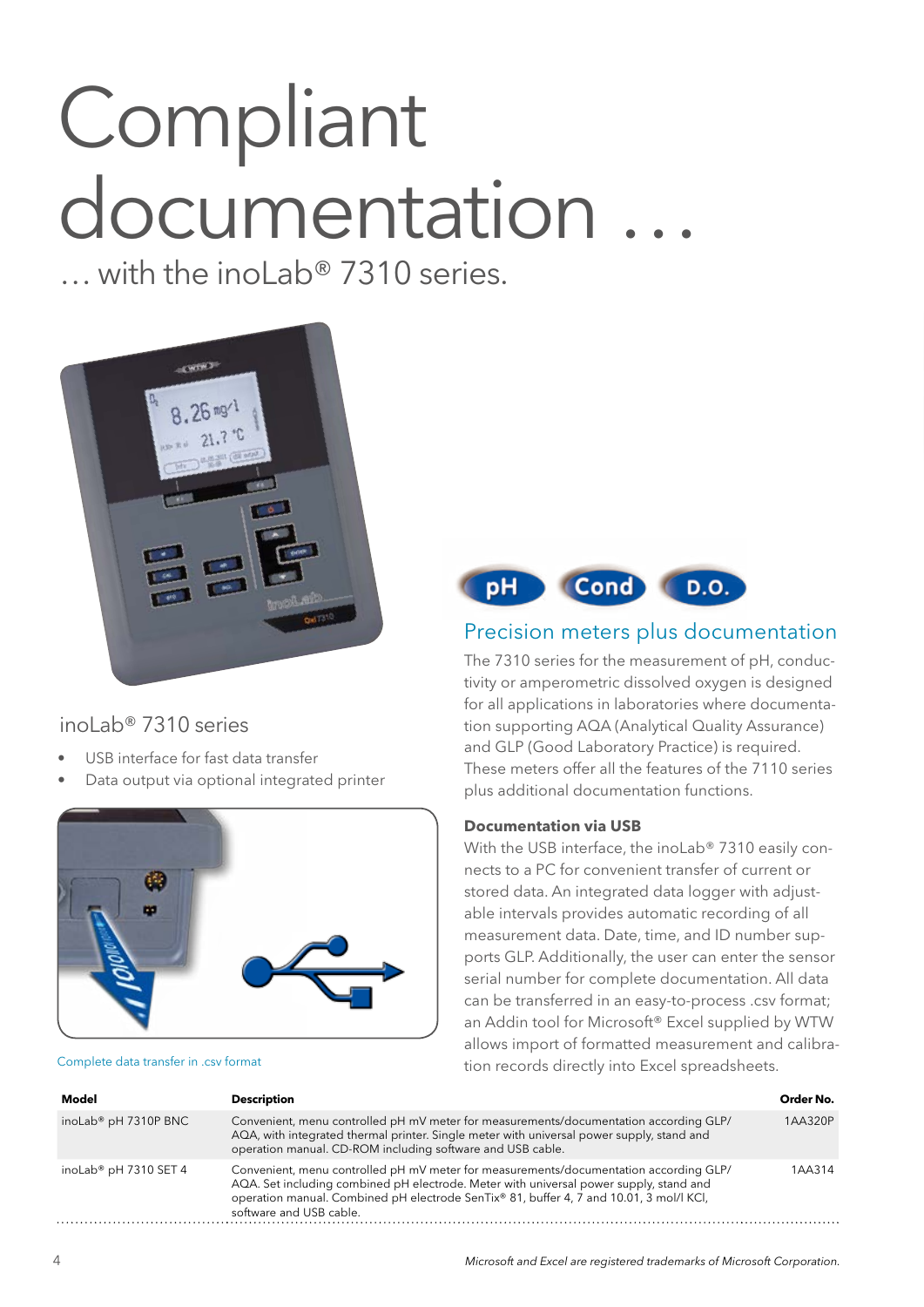



#### **Documentation via built-in printer**

The inoLab® 7310P option offers a built-in printer for printing of measurement and calibration results on high quality paper with a readability of up to 7 years.

#### **Convenient to operate**

The graphic display is easy-to-read for convenient and secure operation – at a glance all critical information is presented.



#### **pH measurement**

Data optimization is achieved with the new CMC function that monitors the calibration range and indicates if the measurement range is between calibration points.

All meters are available in application sets including sensors, electrode stand and power supply.

**Model Description Order No.** inoLab® Cond 7310 SET 1 Precise and convenient conductivity meter, menu controlled, for measurements/documentation according GLP/AQA. For AC and battery operation. Set including conductivity cell. Meter with universal power supply, stand and operation manual. Incl. 4-electrode graphite conductivity cell TetraCon® 325, 0.01 mol/l KCl conductivity standard, software and USB cable. 1CA301 inoLab® Oxi 7310 SET 1 Professional dissolved oxygen meter, menu controlled, for measurements/documentation according GLP/AQA. Set including galvanic D.O. sensor. Meter with universal power supply, stand and operation manual, galvanical D.O. sensor CellOx® 325, polishing stripe, electrolyte, cleaning solution replacement cape, CD-ROM incl. software, USB cable. 1BA301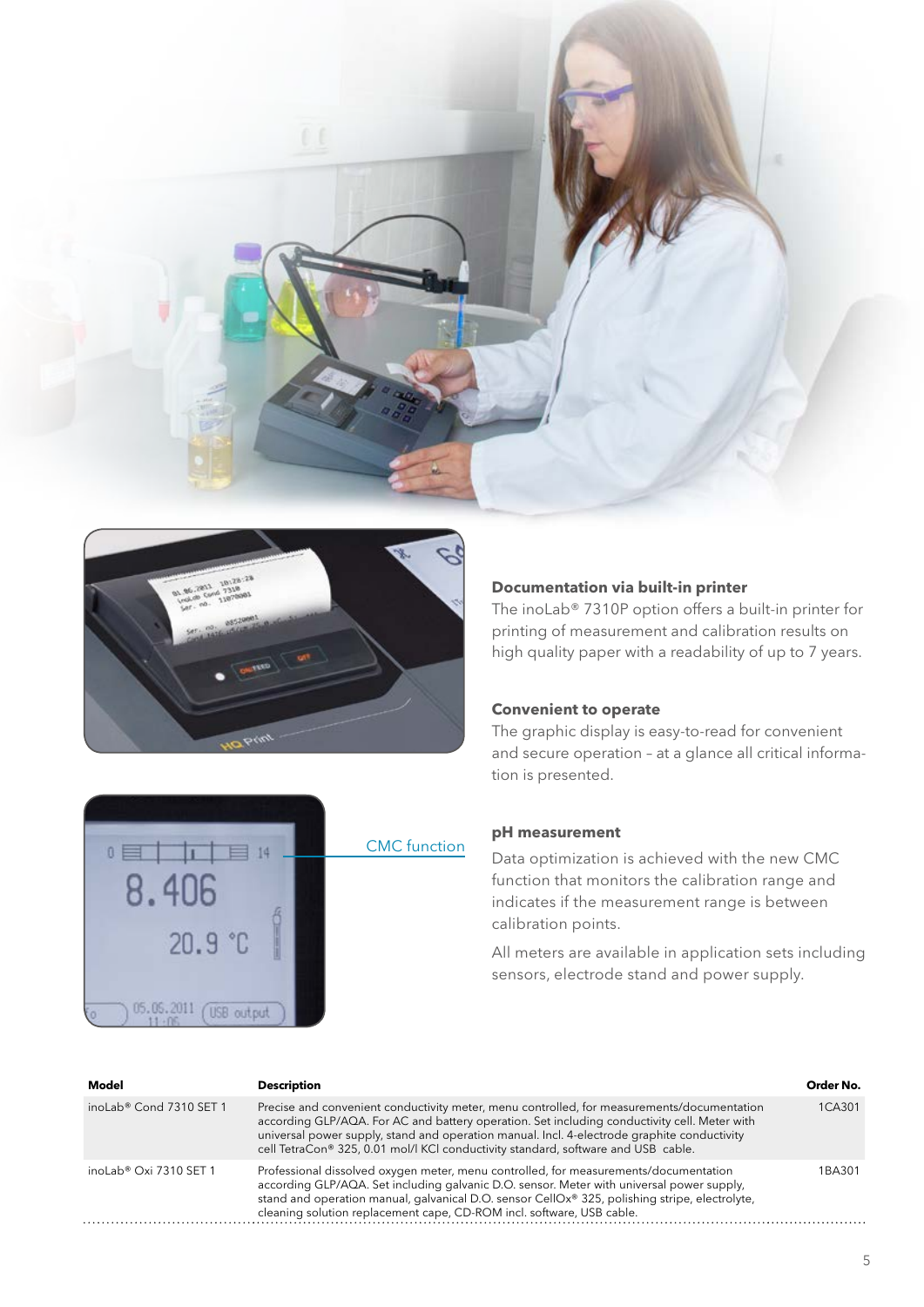## Sensitive determination

… with the inoLab® pH/ION 7320.



#### inoLab® pH/ION 7320

- Two channel Meter for simultaneous measurement of pH, ion concentration or ORP
- Built-in incremental methods
- CMC for monitoring the measurement range at pH





### Two channels for special tasks:

The inoLab® pH/ION 7320 is a modern two channel pH/mV/ISE benchtop meter for fast, precise and secure determination of pH, ORP and ion concentrations. Whe measuring pH the the built-in CMC function provides secure measurement by visual comparing of calibration and measurement range.

#### **Sensitive determination of ion concentration**

Users of ion sensitive measurement functions can select between the 2 to 7 point direct potentiometry and various incremental methods, The meter can measure with half cells and separate reference electrode as well as with combined ISE electrodes. A user selectable AutoRead criterion enhances the accuracy of the measurement results. All results can be transferred via the built-in USB interface or the optional built-in printer.

| Model                                | <b>Description</b>                                                                                                                                                                                                                                     | Order No. |
|--------------------------------------|--------------------------------------------------------------------------------------------------------------------------------------------------------------------------------------------------------------------------------------------------------|-----------|
| inoLab <sup>®</sup> pH/ION 7320 BNC  | Precise, menu controlled pH/mV/ISE benchtop meter, with two BNC inputs, for measurements/<br>documentation according GLP/AQA. Meter with universal power supply, stand and operation<br>manual, software and USB cable.                                | 1GA340    |
| inoLab <sup>®</sup> pH/ION 7320P BNC | Precise, menu controlled pH/mV/ISE benchtop meter, with two BNC inputs, for measurements/<br>documentation according GLP/AQA withintegrated thermal printer. Meter with universal power<br>supply, stand and operation manual, software and USB cable. | 1GA340P   |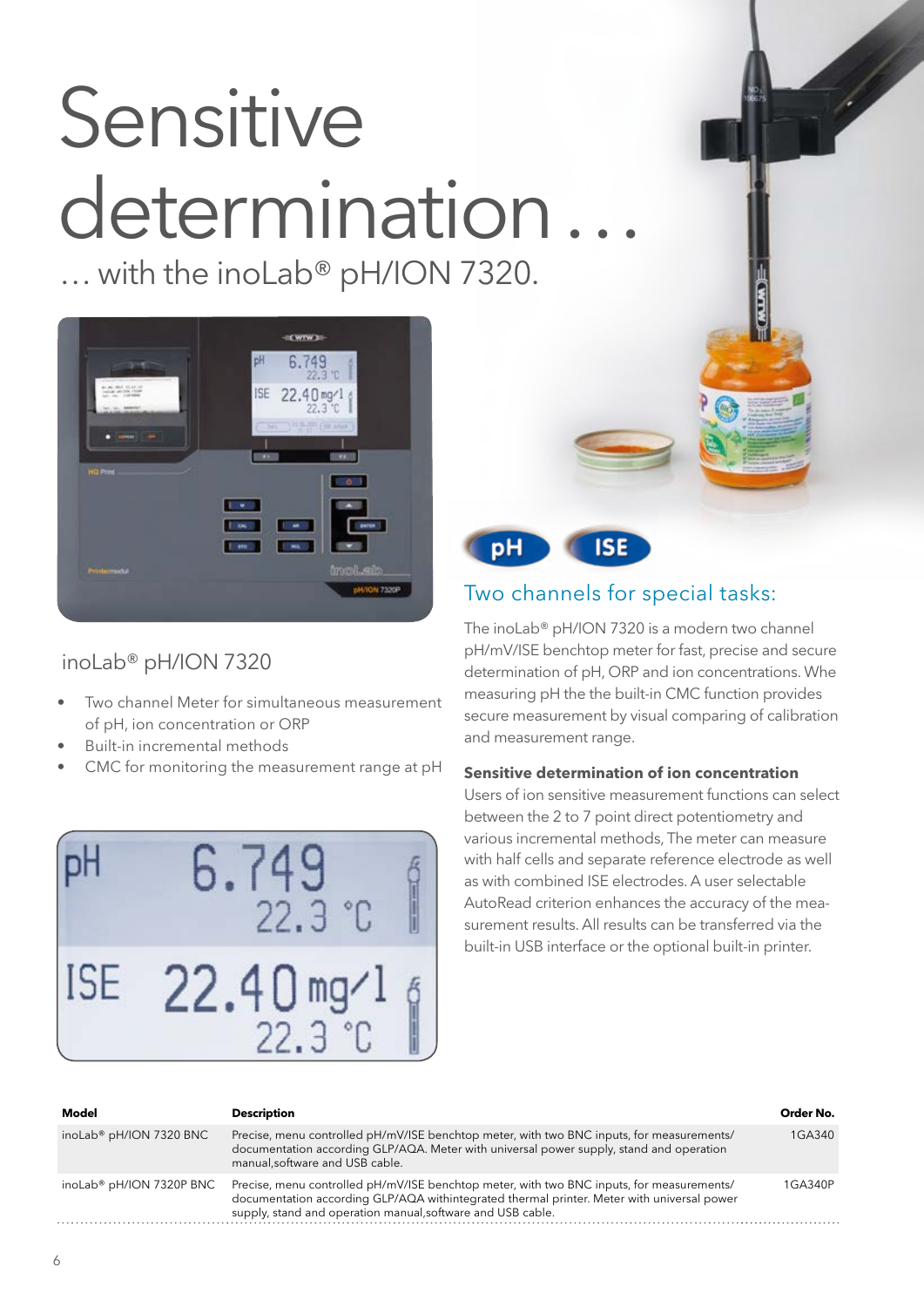#### Technical Data (All values ±1 digit)

| Model                       | inoLab® pH 7110                      | inoLab <sup>®</sup> pH 7310<br>inoLab <sup>®</sup> pH/ION 7320 | inoLab <sup>®</sup> Oxi 7310         | inoLab <sup>®</sup> Cond 7110        | inoLab <sup>®</sup> Cond 7310        |
|-----------------------------|--------------------------------------|----------------------------------------------------------------|--------------------------------------|--------------------------------------|--------------------------------------|
| Temperature<br>compensation | Automatic/manual                     | Automatic/manual                                               | Automatic                            | Automatic/none                       | Automatic/none                       |
| Calibration points          | $1$ to $3$                           | 1 to 5 $pH$<br>2 to 7 ISE                                      |                                      |                                      |                                      |
| Calibration records         |                                      | 10                                                             | 10                                   |                                      | 10                                   |
| Calibration timer           |                                      |                                                                |                                      |                                      |                                      |
| Memory entries              |                                      | 500/5000*                                                      | 500/5000*                            |                                      | 500/5000*                            |
| Interface                   |                                      | Mini USB-B                                                     | Mini USB-B                           |                                      | Mini USB-B                           |
| GLP/AQA supporting          |                                      |                                                                |                                      |                                      |                                      |
| Display                     | <b>LCD</b>                           | backlit b/w graphic                                            | backlit b/w graphic                  | <b>LCD</b>                           | backlit b/w graphic                  |
| Printer option              | $\overline{\phantom{a}}$             |                                                                |                                      |                                      |                                      |
| Additional                  |                                      | CMC, input serial<br>number of sensor                          | input serial number<br>of sensor     |                                      | input serial number<br>of sensor     |
| Power supply                | Battery or universal<br>power supply | Battery or universal<br>power supply                           | Battery or universal<br>power supply | Battery or universal<br>power supply | Battery or universal<br>power supply |

\* manual/automatic

| Model                                                           | inoLab <sup>®</sup> pH 7110                                                                    | inoLab <sup>®</sup> pH 7310                                                                    | inoLab <sup>®</sup> pH/ION 7320                                                             |
|-----------------------------------------------------------------|------------------------------------------------------------------------------------------------|------------------------------------------------------------------------------------------------|---------------------------------------------------------------------------------------------|
| pH                                                              | $-2.0$ 20.0 $\pm$ 0.1 pH<br>$-2.00$ 20.00 $\pm$ 0.01 pH<br>$-2.00019.999 \pm 0.005 \text{ pH}$ | $-2.0$ 20.0 $\pm$ 0.1 pH<br>$-2.00$ 20.00 $\pm 0.01$ pH<br>$-2.00019.999 \pm 0.005 \text{ pH}$ | $-2.0$ 20.0 $\pm$ 0.1 pH<br>$-2.0020.00 \pm 0.01 \text{ pH}$<br>$-2.00019.999 \pm 0.005$ pH |
| $\mathsf{m}\vee$                                                | $±1200.0$ mV $±0.3$ mV<br>$\pm(2000 \pm 1)$ mV                                                 | $±1200.0$ mV $±0.3$ mV<br>$\pm(2500 \pm 1)$ mV                                                 | $±1200.0$ mV $±0.3$ mV<br>$\pm(2500 \pm 1)$ mV                                              |
| <b>ISE</b><br>$\frac{1}{2}$ (mg/l, µmol/l, mg/kg,<br>ppm, $%$ ) |                                                                                                |                                                                                                | 0.0009.999<br>10.0099.99<br>100.0999.9<br>1000999999                                        |
| Temperature                                                     | $-5.0$ 105.0 °C $\pm$ 0.1 °C                                                                   | $-5.0$ 105.0 °C $\pm$ 0.1 °C                                                                   | $-5.0$ 105.0 °C $\pm$ 0.1 °C                                                                |
| <b>CMC</b>                                                      |                                                                                                | yes                                                                                            | yes                                                                                         |

| Model                         | inoLab <sup>®</sup> Cond 7110                                                                                                                                                                       | inoLab <sup>®</sup> Cond 7310                                                                                                                                  |
|-------------------------------|-----------------------------------------------------------------------------------------------------------------------------------------------------------------------------------------------------|----------------------------------------------------------------------------------------------------------------------------------------------------------------|
| Conductivity                  | $0.001000$ mS/cm $\pm 0.5$ % of value<br>$0.000$ 1.999 µS/cm, K= 0.01 cm <sup>-1</sup><br>$0.00$ 19.99 µS/cm, K= 0.1 cm <sup>-1</sup>                                                               | $0.001000$ mS/cm $\pm 0.5$ % of value<br>$0.000$ 1.999 µS/cm, K= 0.01 cm <sup>-1</sup><br>$0.00$ 19.99 µS/cm, K= 0.1 cm <sup>-1</sup>                          |
| Resistivity                   | $0.00$ 199.9 M $\Omega$ cm                                                                                                                                                                          | $0.00$ 199.9 M $\Omega$ cm                                                                                                                                     |
| Cell constants<br>adjustable: | fixed: $0.01$ cm <sup>-1</sup><br>with calibration: $\vert 0.450 \ldots 0.500 \text{ cm}^{-1}$ ,<br>$0.8000.880$ cm <sup>-1</sup><br>$0.0900.110$ cm <sup>-1</sup><br>$0.2502.500$ cm <sup>-1</sup> | $0.01$ cm <sup>-1</sup><br>$0.4500.500$ cm <sup>-1</sup> .<br>$0.8000.880$ cm <sup>-1</sup><br>$0.0900.110$ cm <sup>-1</sup><br>$0.25025.000$ cm <sup>-1</sup> |
| Salinity                      | $0.070.0$ (acc. IOT)                                                                                                                                                                                | $0.070.0$ (acc. IOT)                                                                                                                                           |
| <b>TDS</b>                    | $11999$ mg/l                                                                                                                                                                                        | 1  1999 mg/l, 0  199.9 g/l                                                                                                                                     |
| Temperature                   | $-5.0$ 105.0 °C $\pm$ 0.1 °C                                                                                                                                                                        | $-5.0$ 105.0 °C $\pm$ 0.1 °C                                                                                                                                   |
| $T_{\rm ref}$                 | 20 °C/25 °C                                                                                                                                                                                         | 20 °C/25 °C                                                                                                                                                    |
| Temperature<br>compensation   | none, nIF, 0.000  3.000 %/K                                                                                                                                                                         | none, nlF, 0.000  10.000 %/K                                                                                                                                   |

| Model                              | inoLab <sup>®</sup> Oxi 7310                                     |
|------------------------------------|------------------------------------------------------------------|
| Dissolved Oxygen<br>Concentration* | $0.00$ 20.00 mg/l $\pm 0.5$ % of value<br>$090$ mg/l $\pm 0.5$ % |
| Saturation*                        | $0.0$ 200.0 % $\pm 0.5$ % of value<br>$0600\% \pm 0.5$ of value  |
| Partial pressure*                  | 0  200.0 hPa, 0  1250 hPa<br>$\pm 0.5\%$ of value                |
| Temperature                        | $0.050.0$ °C $\pm 0.1$ °C                                        |
| Built-in pressure<br>sensor        | yes                                                              |

\* depends on D.O. sensor